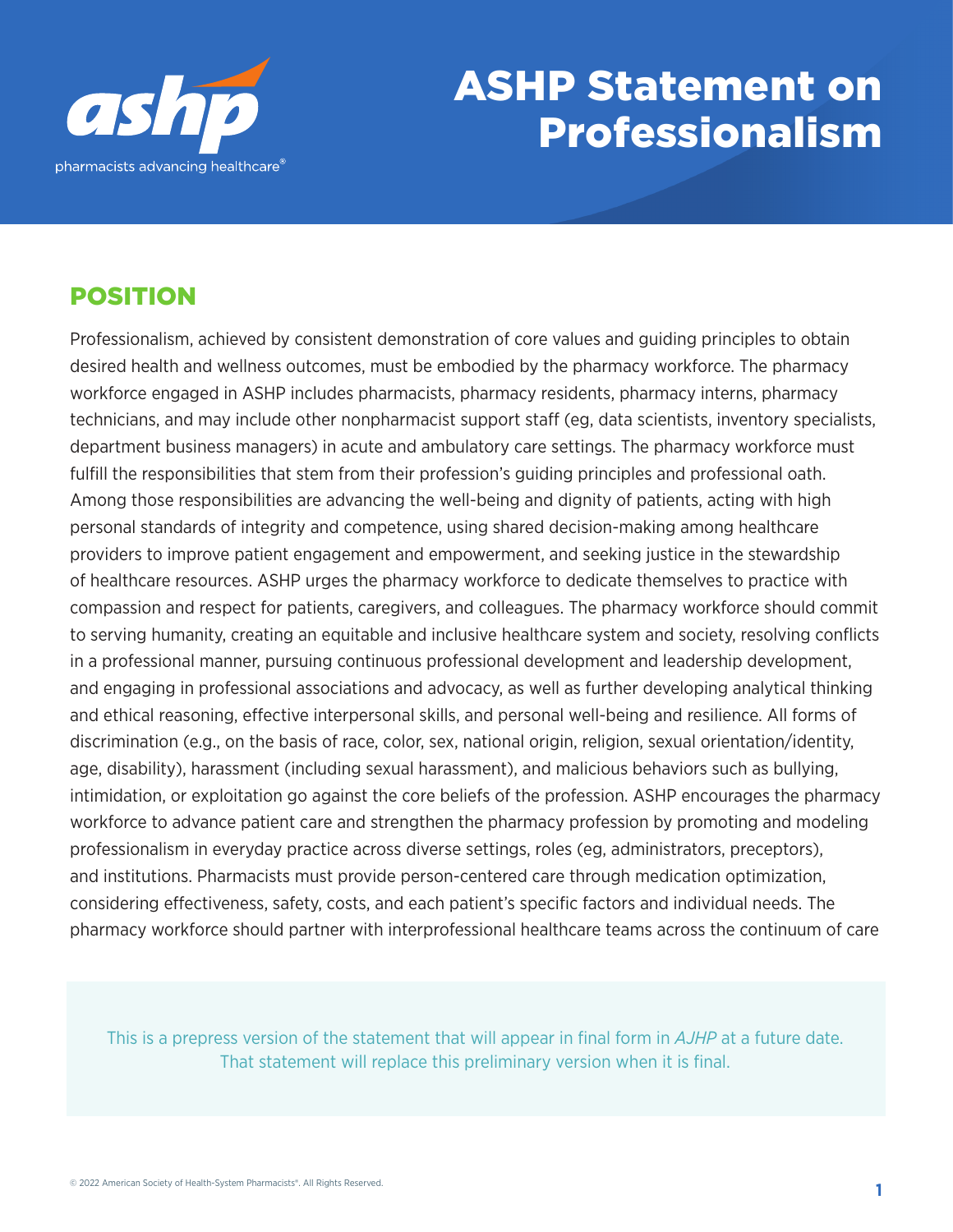to improve access to high-quality healthcare and comprehensive medication management services for the communities in which they work and reside. ASHP encourages the pharmacy workforce to serve as role models (eg, mentors, advisors) to student pharmacists, residents, technicians, and colleagues in a manner that promotes the adoption of high professional aspirations for pharmacy practice and personal standards of integrity and competence. Organizations should nurture professionalism, communicate with transparency, deliver high-quality patient care by ensuring staff competency and expertise, and ensure patient safety in collaboration with the broader healthcare community.

#### BACKGROUND

Instilling professionalism and fostering professional identity formation are continued areas of focus for the pharmacy workforce, as roles and practice models have evolved.<sup>1,2</sup> According to the Interprofessional Professionalism Collaborative (IPC), interprofessional professionalism is defined as "consistent demonstration of core values evidenced by professionals working together, aspiring to, and wisely applying principles of altruism and caring, excellence, ethics, respect, communication, and accountability to achieve optimal health and wellness in individuals and communities."3

Pharmacy is not the only profession fostering professionalism among its members. Professional associations from the American College of Physicians–American Society of Internal Medicine to the American College of Dentistry have convened task forces, developed white papers and charters, and initiated programs to increase the professionalism of their members.<sup>4-10</sup> The IPC that defined interprofessional professionalism represents twelve health professions' programs and one medical education assessment organization.<sup>3</sup>

Professionalism warrants continued emphasis because changes in healthcare delivery and society have the potential to erode the professional standards of healthcare providers.<sup>4</sup> Among the changes confronting the pharmacy profession are momentum to eliminate racial and ethnic disparities in healthcare and foster diversity, equity, and inclusion in healthcare and society;<sup>11</sup> expansion of the pharmacist's role in patient care;<sup>1</sup> and technology-driven changes in pharmacy's core responsibilities and communications.1 With increased social media use blurring public and private personas, there is a need for professionalism in all forms of communication, which includes e-professionalism or "the attitudes and behaviors reflecting traditional professionalism paradigms that are manifested through digital media."12,13 Direct communication should be used to resolve perceived conflicts that may challenge the pharmacy workforce's ability to serve patients, teams, and the profession. As changes mount, it is in the best interest of our profession and the public we serve to reaffirm our foundational principles. The pharmacy workforce must therefore define for ourselves the principles that will guide us in our unique practice settings.

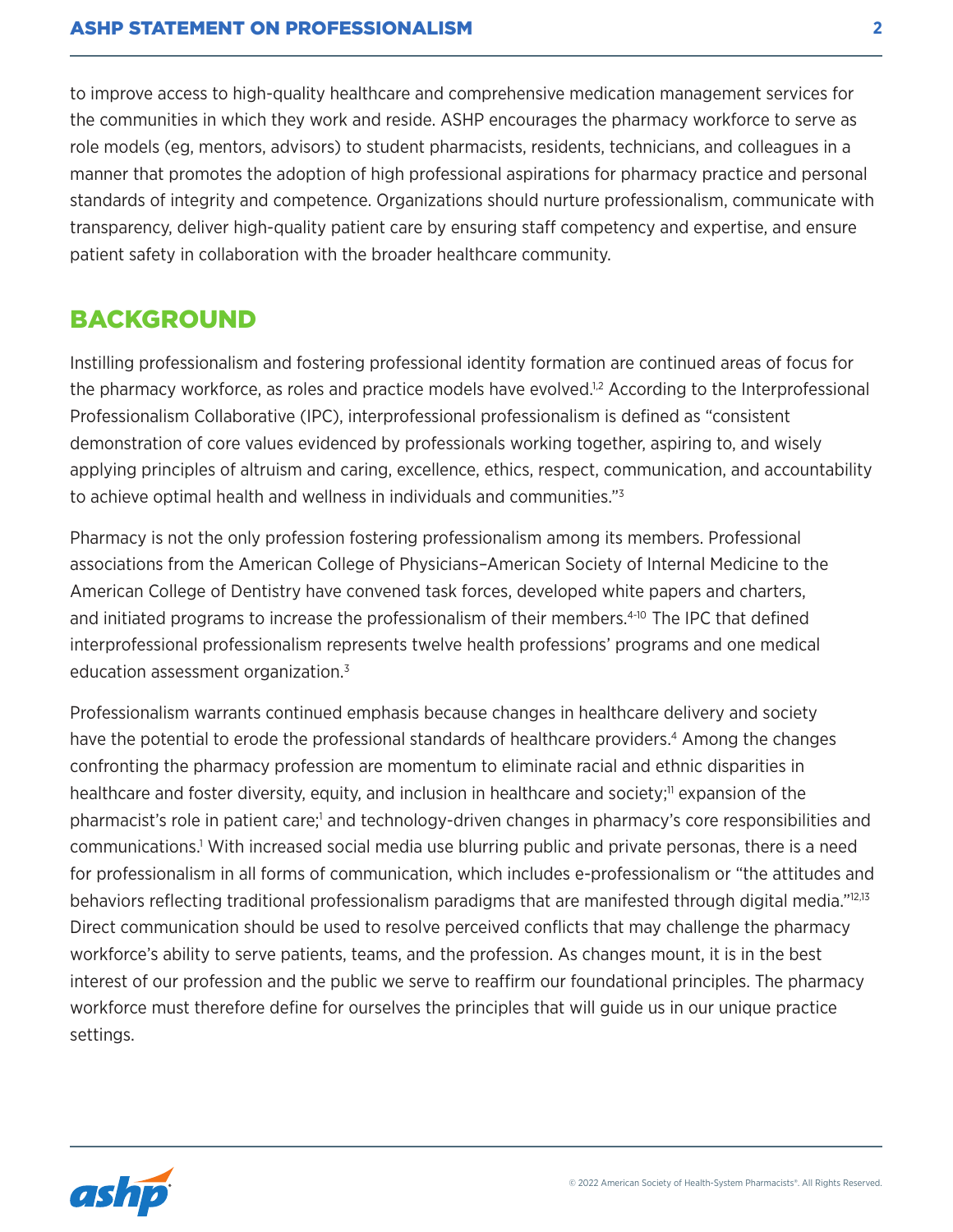## GUIDING PRINCIPLES AND RESPONSIBILITIES FOR THE PHARMACY WORKFORCE

The use of the term "profession" to describe a group of individuals pursuing an occupation or career is based on the idea that these individuals profess a common purpose.14 The common purpose for pharmacists and pharmacy technicians surrounding the provision of patient care is eloquently stated in the Oath of a Pharmacist,<sup>15</sup> Code of Ethics for Pharmacists,<sup>16</sup> and the Pharmacy Technician Code of Ethics.<sup>17</sup>

Professing these principles creates responsibilities for the pharmacy workforce. Foremost among these responsibilities is the obligation to place the well-being of patients at the center of pharmacy practice. Among the responsibilities listed in the codes of ethics, there is a clear foundation of principles that establish trust, including acting with honesty and integrity at all times and respecting the values and abilities of all colleagues and healthcare providers. There must be zero tolerance in the pharmacy profession for discrimination (e.g., on the basis of race, color, sex, national origin, religion, sexual orientation/identity, age, disability), harassment (including sexual harassment), and malicious behaviors such as bullying, intimidation, or exploitation.<sup>18,19</sup>

Many of the other guiding principles flow from the pharmacy workforce's covenantal relationship with a patient. To provide the best possible patient care, the pharmacy workforce must dedicate themselves to maintaining professional competence through lifelong learning and self-assessment. Professional education and advancing standards of practice can only be achieved through a profession's collective efforts; the pharmacy workforce therefore commits themselves to serve not only their patients, but also their profession. Finally, the pharmacy workforce commits themselves to improving healthcare institutions not simply for the well-being of individual patients, but for the benefit of society as a whole.

## INCORPORATING PROFESSIONALISM INTO PRACTICE

ASHP encourages the pharmacy workforce and institutions to incorporate into their practices the guiding principles set forth in the Oath of a Pharmacist and codes of ethics,<sup>15-17</sup> as well as other professional characteristics (Figure 1, Table 1).<sup>8-10</sup>

Practicing and aspiring members of the pharmacy workforce should develop a personal plan for continuing professional development, encourage their colleagues to do the same, and share the results. Professional development should be viewed as an opportunity to enhance one's practice and contribute to the advancement of the pharmacy profession, rather than an obligation to be fulfilled in the most expedient manner.

One fundamental tenet of a professional is recruiting, nurturing, and shaping new practitioners to that profession's ideals and mission.<sup>20</sup> In fact, professional identity formation or internalizing a profession's core values and beliefs can be a means to professionalization.<sup>2,21</sup> Pharmacy workforce curricula should

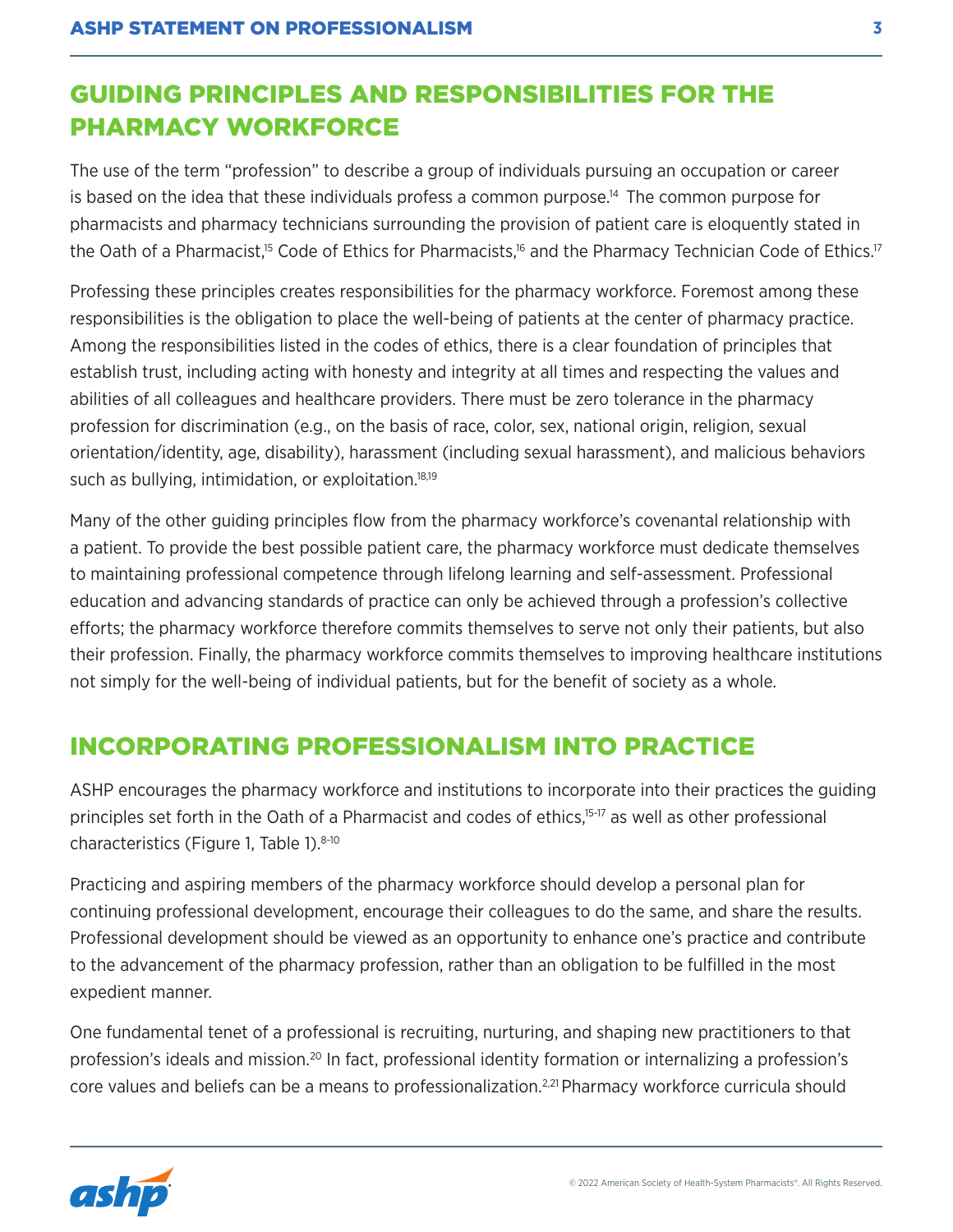#### ASHP STATEMENT ON PROFESSIONALISM **4**

address professional identity formation and professional behaviors. Additionally, the pharmacy workforce needs to prevent "inconsistent socialization," in which the principles of professionalism instilled in students and trainees are undermined by a lack of professionalism in the role models they encounter when they enter practice.<sup>22</sup> Pharmacy departments can avoid inconsistent socialization by promoting a culture of professionalism in the workplace through personnel recruitment and evaluation systems that emphasize professional development.<sup>22</sup> Regardless of the level of support they receive, however, the pharmacy workforce must commit themselves fully to their mentorship responsibilities.

ASHP urges the pharmacy workforce to serve as mentors to students, trainees, and colleagues in a manner that fosters the adoption of high professional aspirations for pharmacy practice, high personal standards of integrity and competence, a commitment to serve humanity, habits of analytical thinking and ethical reasoning, and a commitment to lifelong learning. Practice sites should designate preceptors, implement preceptor training programs, encourage preceptor adherence to the highest professional standards, solicit student and resident feedback on preceptorship, and reward high-performing preceptors.<sup>7</sup> Institutions should also explore ways to promote mentorship relationships among staff as well as continuous open feedback and self-reflection. ASHP encourages the pharmacy workforce, particularly new practitioners, to actively seek mentors.

To make practice sites more conducive to professional behavior, institutions can develop personnel recruitment, orientation, and evaluation systems that encourage continuing professional development and promote well-being.23 Additionally, the pharmacy workforce can advance the cause of professionalism in healthcare by reinvigorating the mission development processes of their institutions, encouraging those institutions to revise their mission statements to describe how they will address such ethical issues as the treatment of patients, employees, and staff; institutions' responsibilities to their communities, to other institutions, and to their own futures; the need to honor founding traditions and sustaining principles; and the complex interactions of legal and ethical responsibilities and their obligations to meet legislatively and socially defined needs.<sup>24</sup>

In 1976, Anderson called on hospital pharmacists to "create a code that reflects our relationships with all of the different people and conditions under which we practice."<sup>20</sup> The time has come for the pharmacy workforce to join forces with other healthcare providers and patients to engage what has been called "the new authorities of healthcare" to attain the kind of healthcare system our patients deserve and our society demands.<sup>24</sup>

#### **CONCLUSION**

The pharmacy profession's guiding principles are described in the Oath of a Pharmacist,<sup>15</sup> Code of Ethics for Pharmacists,<sup>16</sup> and the Pharmacy Technician Code of Ethics.<sup>17</sup> As healthcare and society evolve, the pharmacy workforce must reaffirm the responsibilities that stem from their profession's guiding principles.

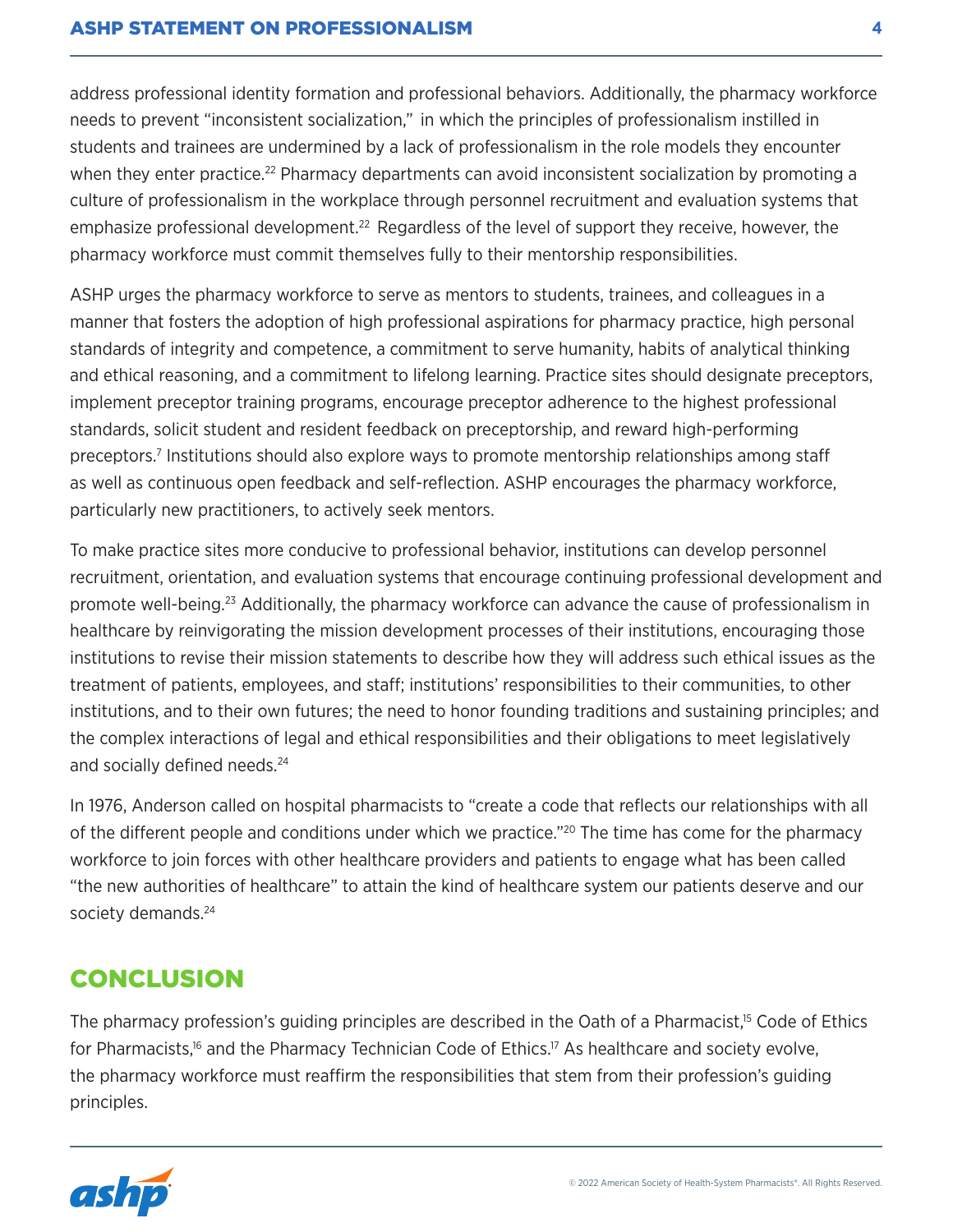#### REFERENCES

- **1.** ASHP Practice Advancement Initiative 2030: New recommendations for advancing pharmacy practice in health systems. *American Journal of Health-System Pharmacy: AJHP: Official Journal of the American Society of Health-system Pharmacists.* 2020 Jan;77(2):113-121. DOI: 10.1093/ajhp/ zxz271.
- **2.** ASHP policy 2129, Professional Identity Formation. In: Hawkins B, ed. Best practices: positions and guidance documents of ASHP. 2020-2021 ed. Bethesda, MD: American Society of Health-System Pharmacists; 2021. [www.ashp.org/Pharmacy-Practice/Policy-Positions-and-Guidelines/Browse](http://www.ashp.org/Pharmacy-Practice/Policy-Positions-and-Guidelines/Browse-by-Document-Type/Policy-Positions)[by-Document-Type/Policy-Positions](http://www.ashp.org/Pharmacy-Practice/Policy-Positions-and-Guidelines/Browse-by-Document-Type/Policy-Positions) (accessed August 19, 2021).
- **3.** Frost JS, Hammer DP, Nunez LM et al. The intersection of professionalism and interprofessional care: development and initial testing of the interprofessional professionalism assessment (IPA). *J Interprof Care.* 2019; 33(1):102-15.
- **4.** ABIM Foundation, ACP–ASIM Foundation, and European Federation of Internal Medicine. Medical professionalism in the new millennium: a physician charter. *Ann Intern Med*. 2002; 136:243–6.
- **5.** Yeager AL. Dental ethics for the 21st century: learning from the Charter on Medical Professionalism. *J Am Coll Dent.* 2002; 69:53–60.
- **6.** Popp RL, Smith SC Jr. Cardiovascular professionalism and ethics in the modern era. *J Am Coll Cardiol.* 2004; 44:1722–3.
- **7.** American Society of Health-System Pharmacists. 2001 ASHP Leadership Conference on Pharmacy Practice Management Executive Summary. From management to leadership: the building blocks of professionalism. *Am J Health-Syst Pharm.* 2002; 59:661–5.
- **8.** American Pharmaceutical Association Academy of Students of Pharmacy—American Association of Colleges of Pharmacy Council of Deans Task Force on Professionalism. White paper on pharmacy student professionalism. *J Am Pharm Assoc.* 2000; 40:96–102.
- **9.** Popovich NG, Hammer DP, Hansen DJ et al. Report of the AACP Professionalism Task Force, May 2011. *Am J Pharm Educ.* 2011; 75(10):S4.
- **10.** Tenets of professionalism. American College of Clinical Pharmacy. *Pharmacotherapy.* 2009; 29(6):757-9.
- **11.** Report of the ASHP Task Force on Racial Diversity, Equity, and Inclusion. January 2021. [https://](https://www.ashp.org/-/media/assets/about-ashp/docs/DEI-Task-Force-Recommendations.ashx) [www.ashp.org/-/media/assets/about-ashp/docs/DEI-Task-Force-Recommendations.ashx](https://www.ashp.org/-/media/assets/about-ashp/docs/DEI-Task-Force-Recommendations.ashx) (accessed August 19, 2021).
- **12.** Cain J, Romanelli F. E-professionalism: a new paradigm for a digital age. *Curr Pharm Teach Learn.*  2009; 66-70.
- **13.** Chisholm-Burns MA, Spivey CA, Jaeger MC et al. Development of an instrument to measure pharmacy student attitudes toward social media professionalism. *Am J Pharm Educ.* 2017; 81(4): Article 65.

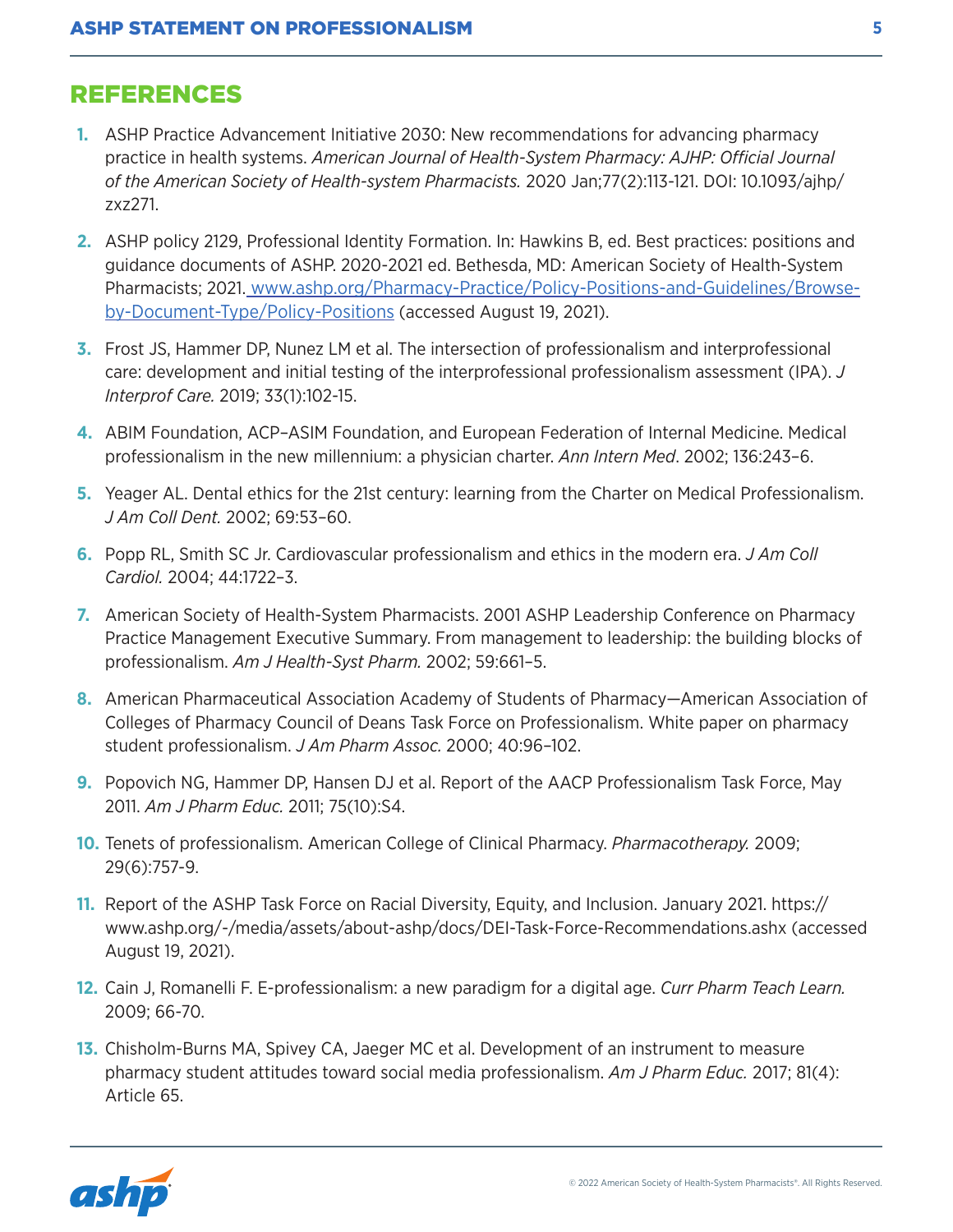- **14.** Knowlton CH, Penna RP. Pharmaceutical care, 2nd ed. Bethesda, MD: American Society of Health-System Pharmacists; 2003:4.
- **15.** Oath of a Pharmacist. Developed by the American Pharmaceutical Association Academy of Students of Pharmacy/American Association of Colleges of Pharmacy Council of Deans (APhA-ASP/ AACP- COD) Task Force on Professionalism, June 26, 1994. Revised November 2021. [https://www.](https://www.pharmacist.com/About/Oath-of-a-Pharmacist) [pharmacist.com/About/Oath-of-a-Pharmacist](https://www.pharmacist.com/About/Oath-of-a-Pharmacist) (accessed February 9, 2022).
- **16.** Code of ethics for pharmacists. In: Hawkins B, ed. Best practices: positions and guidance documents of ASHP. 2020-2021 ed. Bethesda, MD: American Society of Health-System Pharmacists; 2021. [www.](http://www.ashp.org/Pharmacy-Practice/Policy-Positions-and-Guidelines/Browse-by-Document-Type/Policy-Positions) [ashp.org/Pharmacy-Practice/Policy-Positions-and-Guidelines/Browse-by-Document-Type/](http://www.ashp.org/Pharmacy-Practice/Policy-Positions-and-Guidelines/Browse-by-Document-Type/Policy-Positions) [Policy-Positions](http://www.ashp.org/Pharmacy-Practice/Policy-Positions-and-Guidelines/Browse-by-Document-Type/Policy-Positions) (accessed August 19, 2021).
- **17.** Pharmacy technician code of ethics. American Association of Pharmacy Technicians. January 1996. [https://www.pharmacytechnician.com/ pharmacy-technician -code-of-ethics/](https://www.pharmacytechnician.com/pharmacy-technician-code-of-ethics/) (accessed August 19, 2021).
- **18.** ASHP policy 2131, Zero Tolerance of Harassment, Discrimination, and Malicious Behaviors. In: Hawkins B, ed. Best practices: positions and guidance documents of ASHP. 2020-2021 ed. Bethesda, MD: American Society of Health-System Pharmacists; 2021. [www.ashp.org/Pharmacy-Practice/](http://www.ashp.org/Pharmacy-Practice/Policy-Positions-and-Guidelines/Browse-by-Document-Type/Policy-Positions) [Policy-Positions-and-Guidelines/Browse-by-Document-Type/Policy-Positions](http://www.ashp.org/Pharmacy-Practice/Policy-Positions-and-Guidelines/Browse-by-Document-Type/Policy-Positions) (accessed August 19, 2021).
- **19.** Bissell BD, Johnston JP, Smith RR et al. Gender inequity and sexual harassment in the pharmacy profession: Evidence and call to action. *Am J Health-Syst Pharm.* 2021 Jul 7 [online ahead of print]. DOI: 10.1093/ajhp/zxab275.
- **20.**Anderson RD. 1976 Harvey A.K. Whitney lecture: the peril of deprofessionalizati*on. Am J Hosp Pharm.* 1977; 34:133–9 [reprinted in *Am J Health-Syst Pharm*. 2004; 61:2373–9].
- **21.** Mylrea MF, Gupta TS, Glass BD. Professionalization in pharmacy education as a matter of identity. *Am J Pharm Educ*. 2015. 79(9): 142.
- **22.** Manasse HR Jr, Stewart JE, Hall RH. Inconsistent socialization in pharmacy—a pattern in need of change. *J Am Pharm Assoc.* 1975; 15:616–21,658.
- **23.** Hammer DP, Berger BA, Beardsley RS et al. Student professionalism. *Am J Pharm Educ.* 2003; 63:1–29.
- **24.** Reiser SJ, Banner RS. The Charter on Medical Professionalism and the limits of medical power. *Ann Intern Med.* 2003; 138:844–6.

## ADDITIONAL INFORMATION

Developed through the ASHP Council on Education and Workforce Development and approved by the ASHP Board of Directors on January 20, 2022, and by the ASHP House of Delegates on March 25, 2022. This statement supersede a previous version dated June 26, 2007.

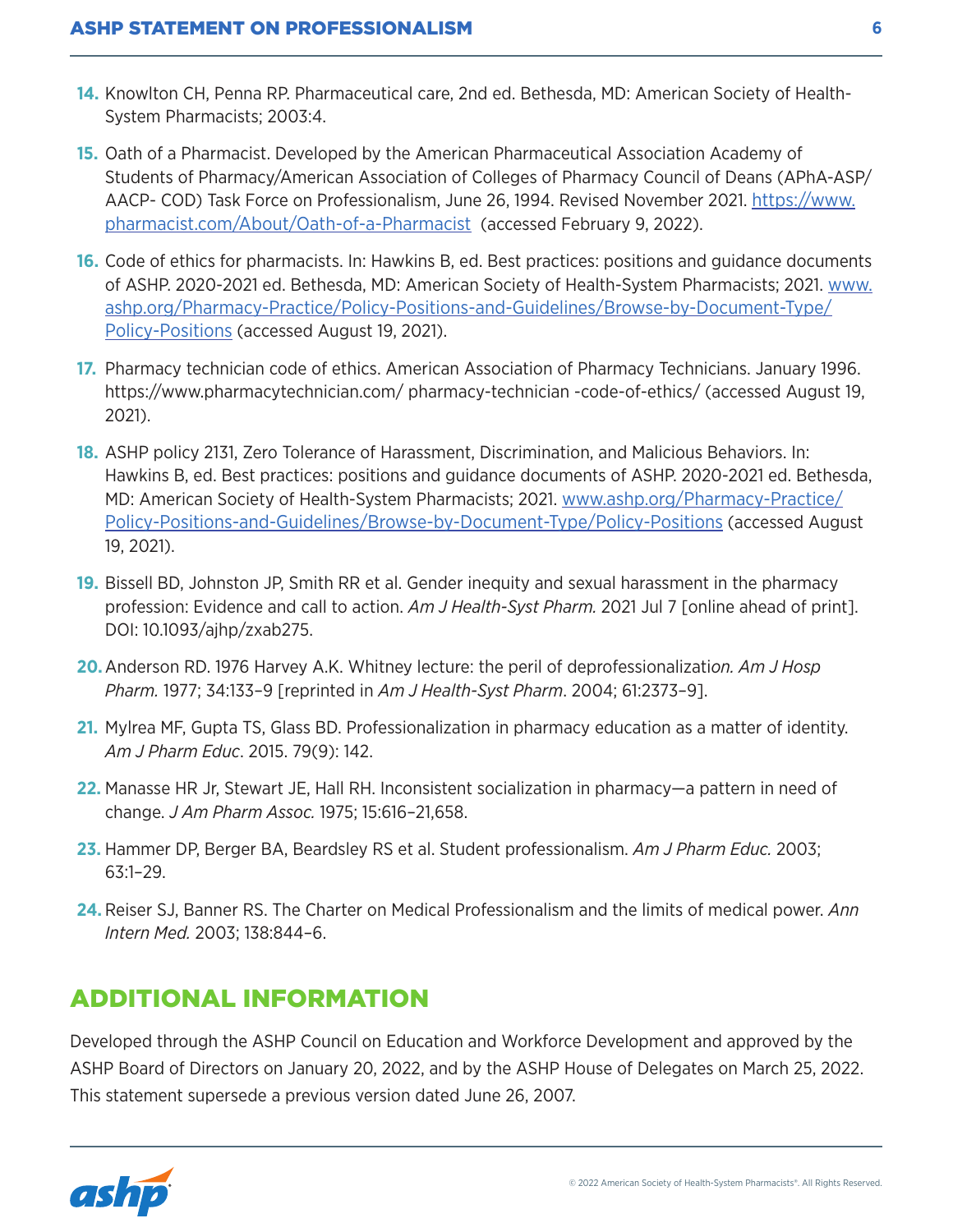#### DISCLOSURES

The authors have declared no potential conflicts of interest.

#### AUTHORS

**Angela L. Bingham, Pharm.D., BCPS, BCNSP, BCCCP, FASPEN, FCCP, FASHP**

Philadelphia College of Pharmacy Philadelphia, PA

**Seena L. Haines, Pharm.D., BCACP, CHWC, FAPhA, FCCP, FASHP, FNAP, RYT 500**

University of Mississippi Medical Center University of Mississippi School of Pharmacy Jackson, MS

**Jenna Summerlin, Pharm.D.** Johns Hopkins All Children's Hospital St. Petersburg, FL

**Carol Heunisch, Pharm.D., BCPS, BCCP** NorthShore University HealthSystem Skokie, IL

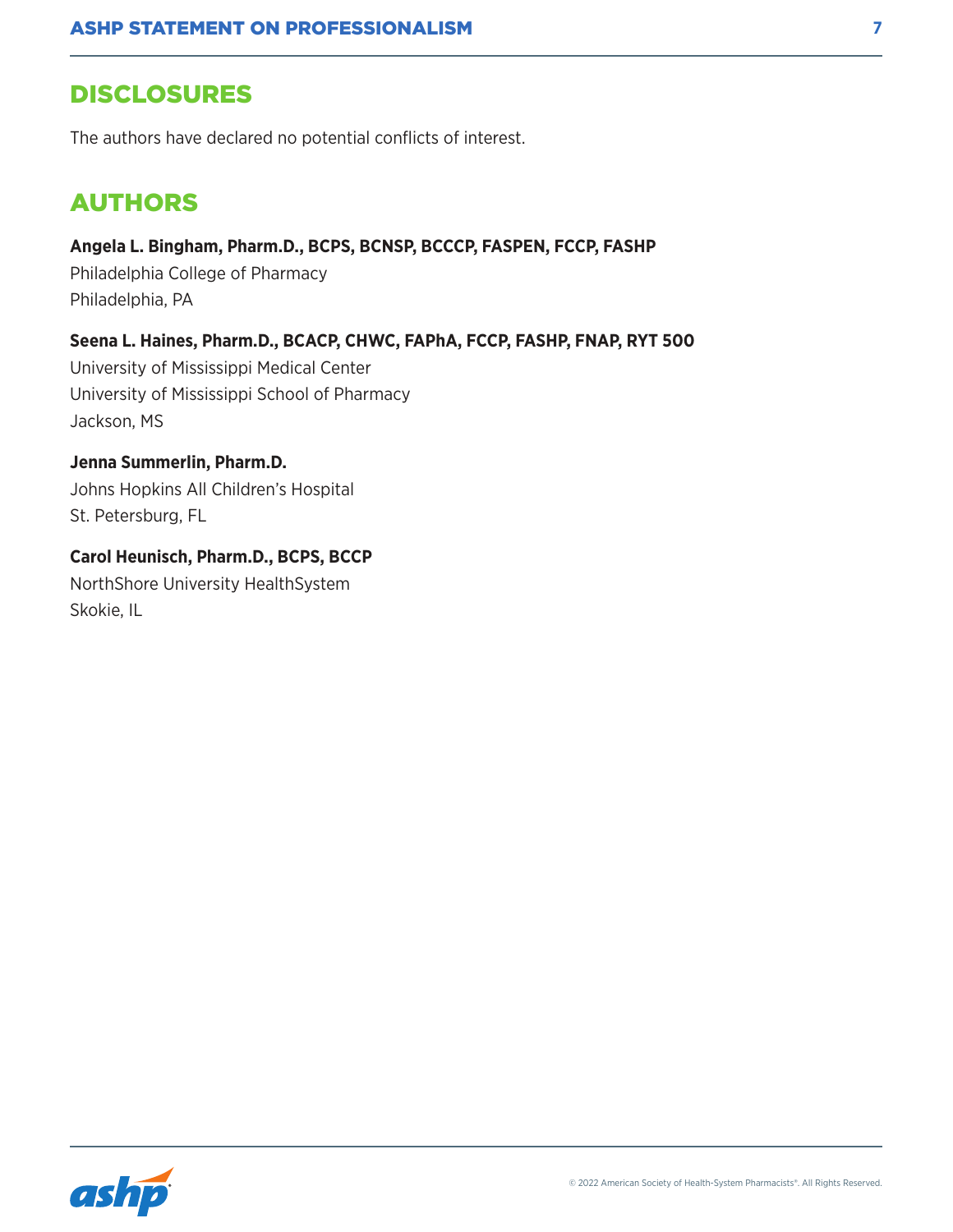## Individual, Shared, and Institutional Professionalism Responsibilities **RESPONSIBILITIES. FIGURE 1. INDIVIDUAL, SHARED, AND INSTITUTIONAL PROFESSIONALISM**